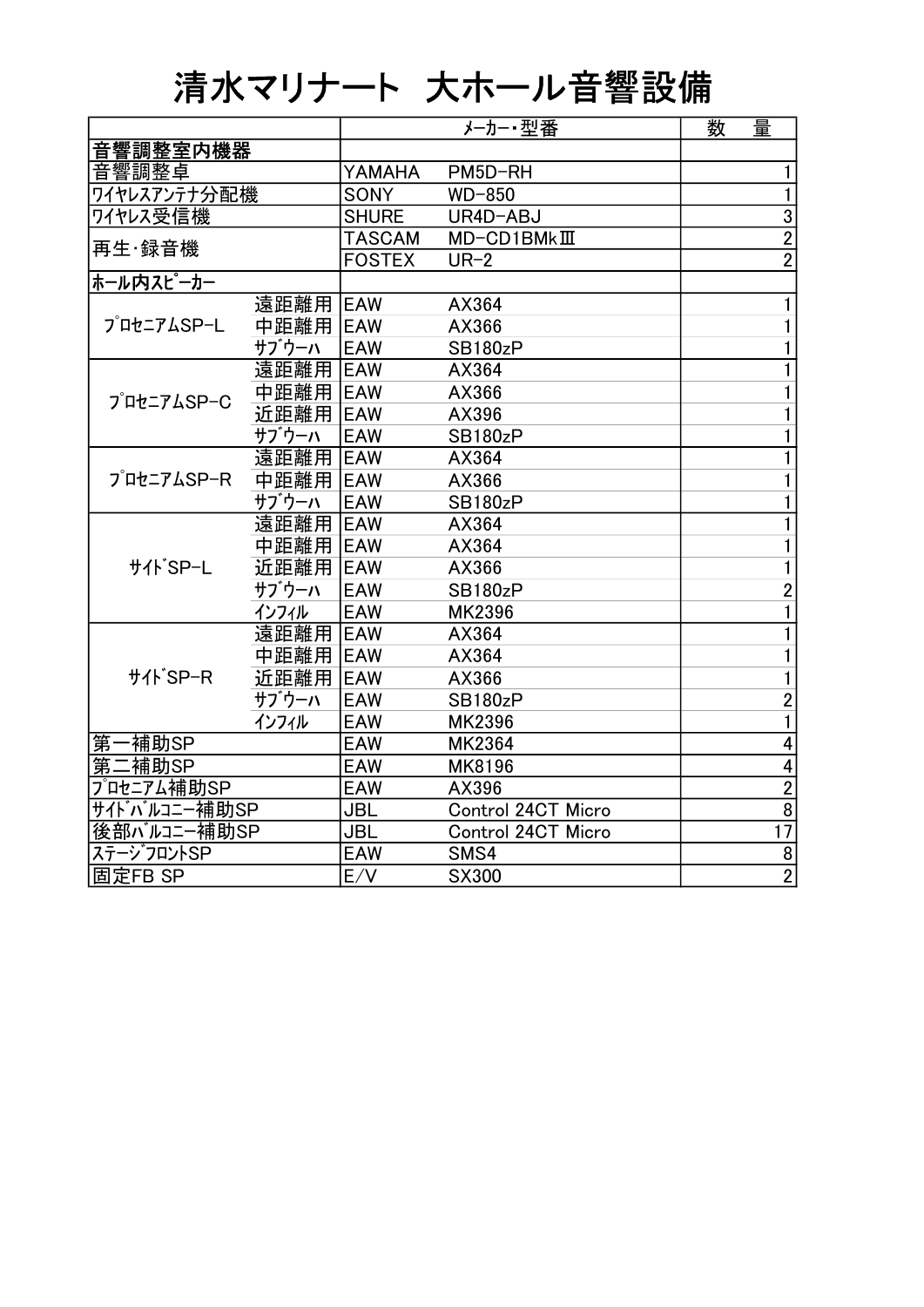## 清水マリナート 大ホール音響備品

|                 |                       |                   | メーカー・型番                    | 数 | 量                |
|-----------------|-----------------------|-------------------|----------------------------|---|------------------|
| ワイヤレスマイク        |                       |                   | (※同時使用は最大6波まで)             |   |                  |
| ワイヤレスマイク(ハント゛型) |                       | <b>SHURE</b>      | UR2/SM58-JBX               |   | 6                |
| ワイヤレスマイク(タイピン型) |                       | <b>SHURE</b>      | UR1-JBX+WL51               |   | $\bf 6$          |
| ハンド型用ミュートスイッチ   |                       | <b>SHURE</b>      | UAMS/BK                    |   | $\bf 6$          |
| ヘット゛セットマイク      |                       | A/T               | ATW-M73a                   |   | $\overline{2}$   |
|                 |                       |                   |                            |   |                  |
|                 |                       | <b>AKG</b>        | <b>C414-XLS</b>            |   | 4                |
|                 |                       | <b>AKG</b>        | $C480B$ -comb/61           |   | 8                |
|                 |                       |                   | SCHOEPS CMC-64VU           |   | 4                |
|                 |                       |                   | SCHOEPS CMC-54VUg          |   | 4                |
|                 |                       | <b>SONY</b>       | $C-38B$                    |   | 4                |
| コンテ゛ンサーマイク      |                       | AMCRON            | <b>PCC-160</b>             |   | $6\phantom{1}$   |
|                 |                       |                   | Countryman ISOMAX4-90      |   | $\overline{2}$   |
|                 |                       |                   | Countryman ISOMAX4-115     |   | $\overline{2}$   |
|                 |                       | <b>DPA</b>        | 4006(3点吊用)                 |   | $\overline{2}$   |
|                 |                       | Earthworks PM40   |                            |   |                  |
|                 |                       |                   |                            |   |                  |
|                 |                       | <b>SHURE</b>      | <b>SM58</b>                |   | 10               |
|                 |                       | <b>SHURE</b>      | SM58S(スイッチ付)               |   | 4                |
| ダイナミックマイク       |                       | <b>SHURE</b>      | BETA57A                    |   | 10               |
|                 |                       | A/T               | $ATM-25$                   |   | 4                |
|                 |                       |                   |                            |   |                  |
| ダイレクトボックス       |                       | Countryman TYPE85 |                            |   | 8                |
|                 |                       |                   |                            |   |                  |
|                 |                       | <b>AKG</b>        | <b>ST305</b>               |   | 8                |
| 卓上マイクスタント゛      |                       | A/T               | AT8655(ISOMAX4用)           |   | 4                |
|                 |                       |                   |                            |   |                  |
| マイクスタント゛        |                       | <b>TOA</b>        | <b>ST-310F</b>             |   | 8                |
|                 |                       | 高砂                | $MF-213$                   |   | 10               |
|                 |                       |                   |                            |   |                  |
|                 |                       | K&M               | ST210/2                    |   | 20 <sub>l</sub>  |
| ブームスタント         |                       | <b>K&amp;M</b>    | ST201/2                    |   | 8                |
|                 |                       | K&M               | ST259                      |   | 10               |
|                 |                       |                   |                            |   |                  |
| フレキシブルシャフト      |                       | <b>SHURE</b>      | G <sub>12</sub>            |   | 8                |
|                 |                       | 高砂                | <b>B TYPE</b>              |   | $6\phantom{1}6$  |
|                 |                       |                   |                            |   |                  |
| マイク置き台          |                       | フラワートップ           | $FT-1$                     |   | $\overline{2}$   |
|                 |                       |                   |                            |   |                  |
| 移動型調整卓A         |                       | YAMAHA            | M7CL-48ES                  |   | $\mathbf{1}$     |
|                 |                       | YAMAHA            | <b>SB168</b>               |   | 3                |
|                 |                       |                   |                            |   |                  |
| 移動型調整卓B         |                       | YAMAHA            | $LS9-16$                   |   | 1                |
|                 |                       |                   |                            |   |                  |
| 移動型再生           | $(MD\cdot CD)$ TASCAM |                   | $MD$ -CD1BMk $\rm I\!I\!I$ |   | $\boldsymbol{2}$ |
| ·録音機            | (カセット)                | <b>TASCAM</b>     | 202MkV+LA-40Mk3            |   | $\overline{2}$   |